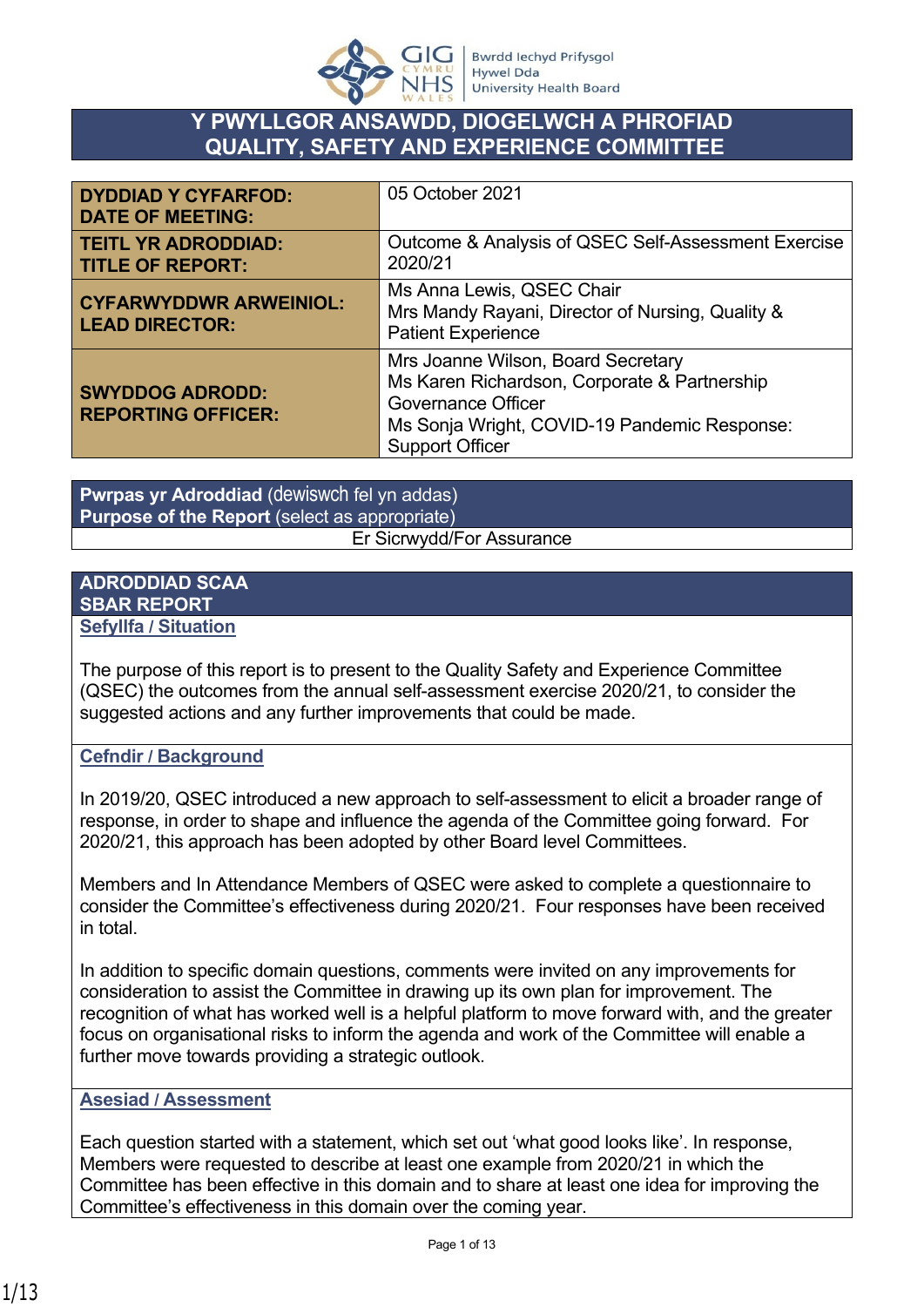The responses include a number of useful suggestions regarding ways in which the governance and operation of QSEC might be improved. There may also be themes common to other Board level Committees, which can be addressed via the establishment of new committee structure and the committee chairs meeting.

In order to influence the agenda of QSEC going forward, the outcomes were reviewed by the QSEC Chair, QSEC Lead Executive Director and the Board Secretary to consider and respond to the suggested areas for improving the Committee's effectiveness. During the meeting, with the outcome detailed below.

## **Question 1**

The Committee amplifies the **voice of the patient, carer and family** in all that it does. It constantly seeks to strengthen the ways in which it achieves this, challenging itself to avoid tokenism, welcome contributions, engage with criticism and account for and learn from failings.

*Please describe at least one example from 2020/21 in which the Committee has been effective in this domain.*

## **Responses**

- Data receiving from putting things right which shows some good and bad feedback from patients in the areas where our complaints are coming in which gives us the direction where supported learning might be needed within those environments and with the resolution and resource teams can go in and help.
- The continuing improvement of the patient experience report which reports positive issues but also is open about where things and experiences do not go well.
- During 20/21 the Committee has met with increased frequency as a consequence of COVID-19 and at each meeting sought to ensure that the impact of COVID-19 from the perspective of service, patient and staff has been heard. The involvement of a patient or staff story has been helpful in ensuring that members stay 'grounded' and understand the experience of individuals. Likewise, the engagement and inclusion of clinicians involved in service delivery has also been successful in amplifying the experience of people receiving services/or not as a consequence of COVID-19.
- The increasing use of patient feedback at meetings to help inform the Committee of what patients think of our services. This helps to frame the discussion at meetings.

| <b>Suggestions Made for Improvement</b>        | <b>Health Board Response</b>                 |
|------------------------------------------------|----------------------------------------------|
| It may be beneficial to include some of the    | For assurance, workforce aspects are         |
| positive and negative feedback from the staff. | addressed through the People,                |
| Whilst the Committee has received              | Organisational Development and Culture       |
| anonymous complaints, without the inclusion    | Committee. Further to this, detailed         |
| of feedback from a staff perspective, it is    | discussions take place at the Listening and  |
| difficult to confirm whether these complaints  | Learning Sub-Committee with any quality      |
| have been acknowledged and progressed.         | and safety implications reported to QSEC.    |
| Ensuring that all service areas are reflected  | This will be included within all reports and |
| and the voice of children, young people and    | deep dives that are presented to QSEC.       |
| primary care is heard through feedback.        |                                              |
| Ensuring patient experience/views and          |                                              |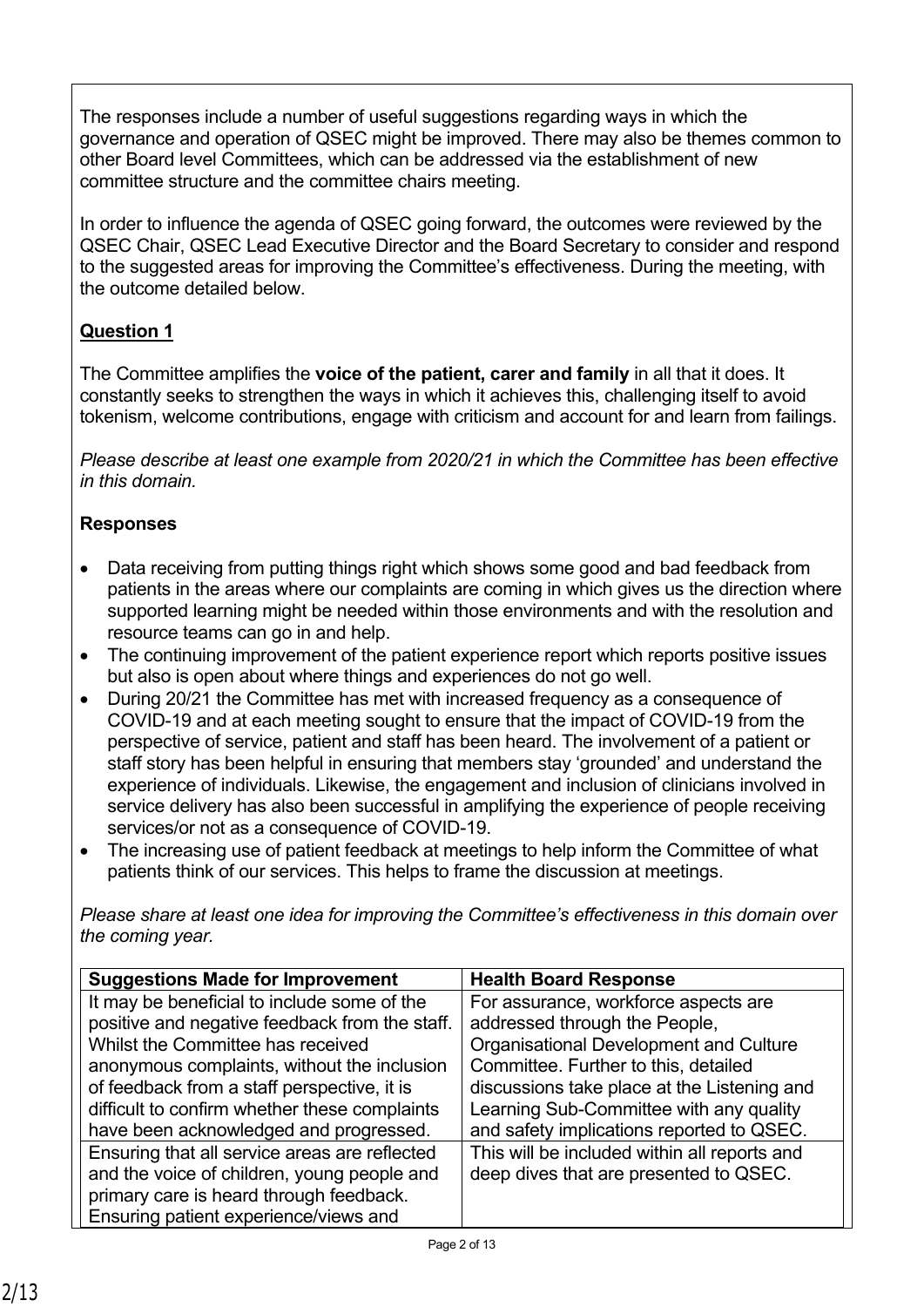| engagement is included as a core within<br>slides/papers is critical.                                                                                                                             |                                                                                                                                                                                                                                                                                                                                                                                                                                                                                                                                    |
|---------------------------------------------------------------------------------------------------------------------------------------------------------------------------------------------------|------------------------------------------------------------------------------------------------------------------------------------------------------------------------------------------------------------------------------------------------------------------------------------------------------------------------------------------------------------------------------------------------------------------------------------------------------------------------------------------------------------------------------------|
| Moving the venue of each meeting to<br>different Health Board sites and after each<br>meeting doing 15 Step Challenge<br>Walkrounds or similar to talk directly to<br>patients, staff and carers. | The potential to rotate meetings is currently<br>being discussed, in order to agree a<br>consistent approach for all Committees.<br>However, the option for officers to still join<br>meetings remotely, will remain. IMs are<br>welcome to visit sites at any point, whilst<br>being cognisant that we are still in a global<br>pandemic.<br>In terms of "walkarounds", the patient safety<br>walkabouts will commence during the latter<br>part of 2021 and may be aligned to an<br>Internal Audit report or Directorate Review. |
|                                                                                                                                                                                                   |                                                                                                                                                                                                                                                                                                                                                                                                                                                                                                                                    |

The Committee works **strategically**. This means it aligns its work with the Health Board's overarching strategic priorities and delivery plans. It commissions reviews in support of those priorities, providing the Board with the assurance necessary to have confidence in its ability to deliver.

*Please describe at least one example from 2020/21 in which the Committee has been effective in this domain.*

## **Responses**

- The committee has worked effectively and cohesively within the COVID-19 pandemic and is able to maintain its standing of observing quality.
- The committee has undertaken deep dives into a number of service areas, such as children's services which enable the Committee to give assurance or raise issues to the Board.
- The work plan is regularly reviewed to ensure that concerns about services are brought to the committee in a timely way. Alignment of the items to the risk register works well although greater links to the planning objectives and strategic goals is required.
- The use of deep dives into service areas e.g. mental health has been illuminating.

| <b>Suggestions Made for Improvement</b>        | <b>Health Board Response</b>                |
|------------------------------------------------|---------------------------------------------|
| The presentation of quality deep dives         | This has already been actioned and included |
| relating to outstanding issues should assist   | within the QSEC work programme              |
| the Health Board to deliver its strategic      |                                             |
| objectives. In addition, this will effectively |                                             |
| monitor the quality of these services and will |                                             |
| be able to have the results of the deep dive   |                                             |
| fed back to the services that were involved    |                                             |
| Align the deep dives to the planning           | Whilst each planning objective has an       |
| objectives allocated to the Committee          | identified Executive Director Lead who is   |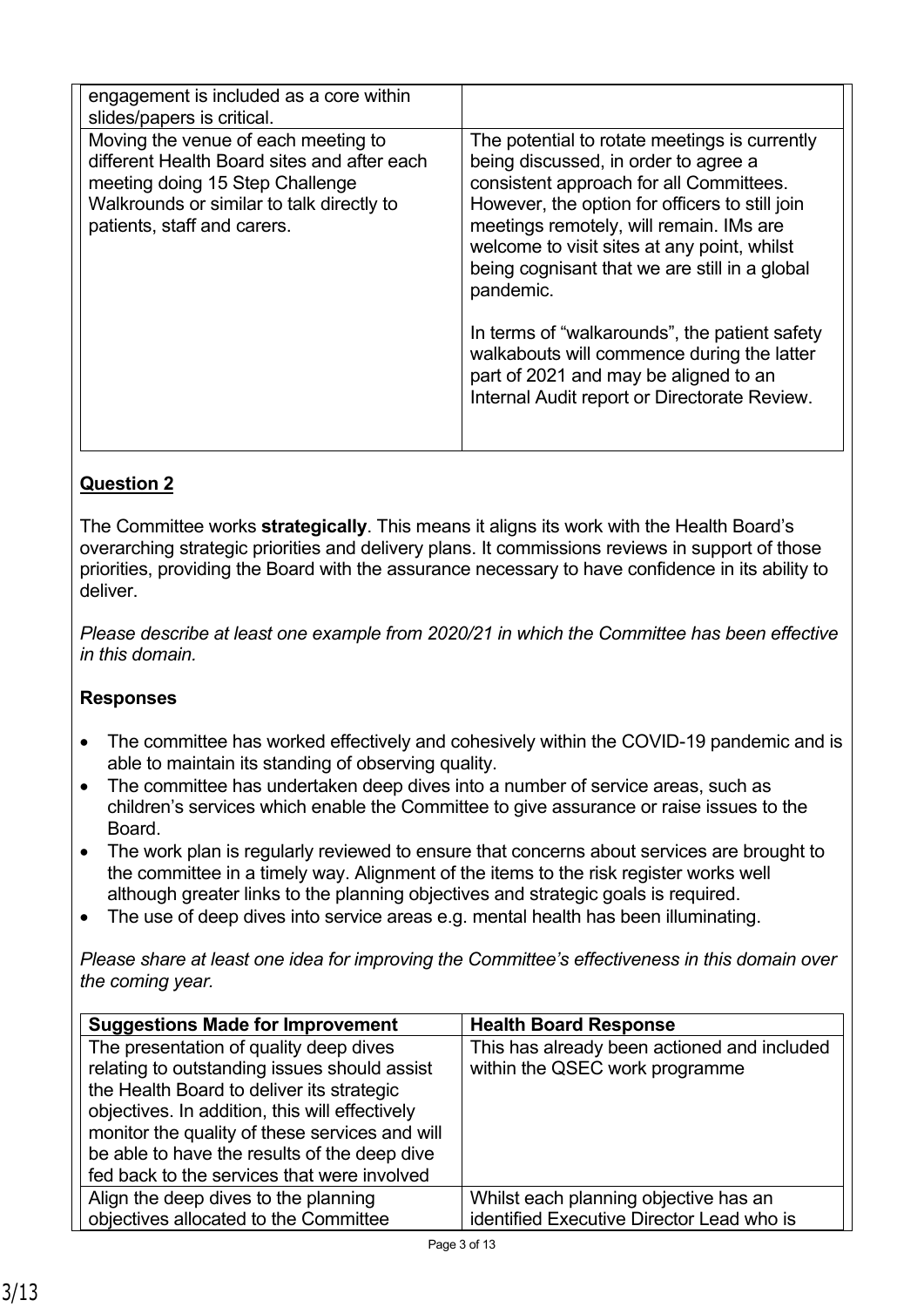|                                                                                                                                                                                                                                                                                                                                                                                                                                               | responsible for delivery of the planning<br>objective, the Committee intends to extend<br>deep dives into themes. This approach<br>should enable the Board is act proactively<br>due to being aware of the real challenges at<br>the earliest opportunity.<br>As part of the governance review, it was<br>agreed that where risks and planning<br>objectives aligned to the Committee are not<br>delivering in accordance with their agreed<br>timescales, a deep dive report would be<br>presented. |
|-----------------------------------------------------------------------------------------------------------------------------------------------------------------------------------------------------------------------------------------------------------------------------------------------------------------------------------------------------------------------------------------------------------------------------------------------|------------------------------------------------------------------------------------------------------------------------------------------------------------------------------------------------------------------------------------------------------------------------------------------------------------------------------------------------------------------------------------------------------------------------------------------------------------------------------------------------------|
|                                                                                                                                                                                                                                                                                                                                                                                                                                               | Further to this, the QSEC Chair and Lead<br>Executive has agreed share the Health<br>Board quality governance process in the form<br>of a flow chart for Members assurance.                                                                                                                                                                                                                                                                                                                          |
| Amending the reporting/exception/slide<br>template to include reference to the various<br>planning/strategic goals may be helpful as a<br>prompt to ensure reference to the strategic<br>priorities are visible.                                                                                                                                                                                                                              | The newly developed Guidance on Report<br>Writing will be shared with report writers,<br>following issue of the agenda and call for<br>papers, will assist this.                                                                                                                                                                                                                                                                                                                                     |
| A programme of deep dives with more<br>prescription of what the committee wants to<br>learn from each dive so that over the course<br>of a period we work our way around all or as<br>many as possible of the service areas over<br>the course of 1 to 2 years. Tying the<br>presentations into areas that the committee<br>members will then undertake walkrounds to<br>later in the day will add focus and meaning to<br>the presentations. | Links to the comment above in terms of<br>extending deep dives into themes. Further to<br>this, the QSEC Chair and Lead Executive<br>has agreed share the Health Board quality<br>governance process in the form of a flow<br>chart for Members assurance.<br>In terms of "walkrounds", the patient safety<br>walkabouts will commence during the latter<br>part of 2021. However, IMs are welcome to<br>visit sites at any point, whilst being cognisant<br>that we are still in a global pandemic. |
| The number of presentations at each<br>meeting has been a challenge and can affect<br>the time management of the meeting. Making<br>it clear to presenters what is expected of<br>them and time limiting their contributions so<br>that there is more time for members to ask<br>questions and raise issues of concern.                                                                                                                       | The Head of Corporate and Partnership<br>Governance attends the Managers Passport<br>and Passport Plus sessions, to provide<br>guidance on report writing. In addition to this<br>training, the recently published Handy Hints<br>Guide for Presenters at Committees will be<br>shared ahead of each meeting.                                                                                                                                                                                        |
| The alignment of planning objectives<br>provides a possibility to alter the focus of the<br>Committee from what has happened to what<br>needs to happen. Assurance by its nature is<br>backward looking but if we are to truly drive<br>the organisation forward and improve the<br>quality of our services and the experience of<br>patients we need to be looking at what do we<br>need to do to be better, when are we going to            | Propose that this is discussed with the<br><b>Chair/Executive Lead of QSEC</b>                                                                                                                                                                                                                                                                                                                                                                                                                       |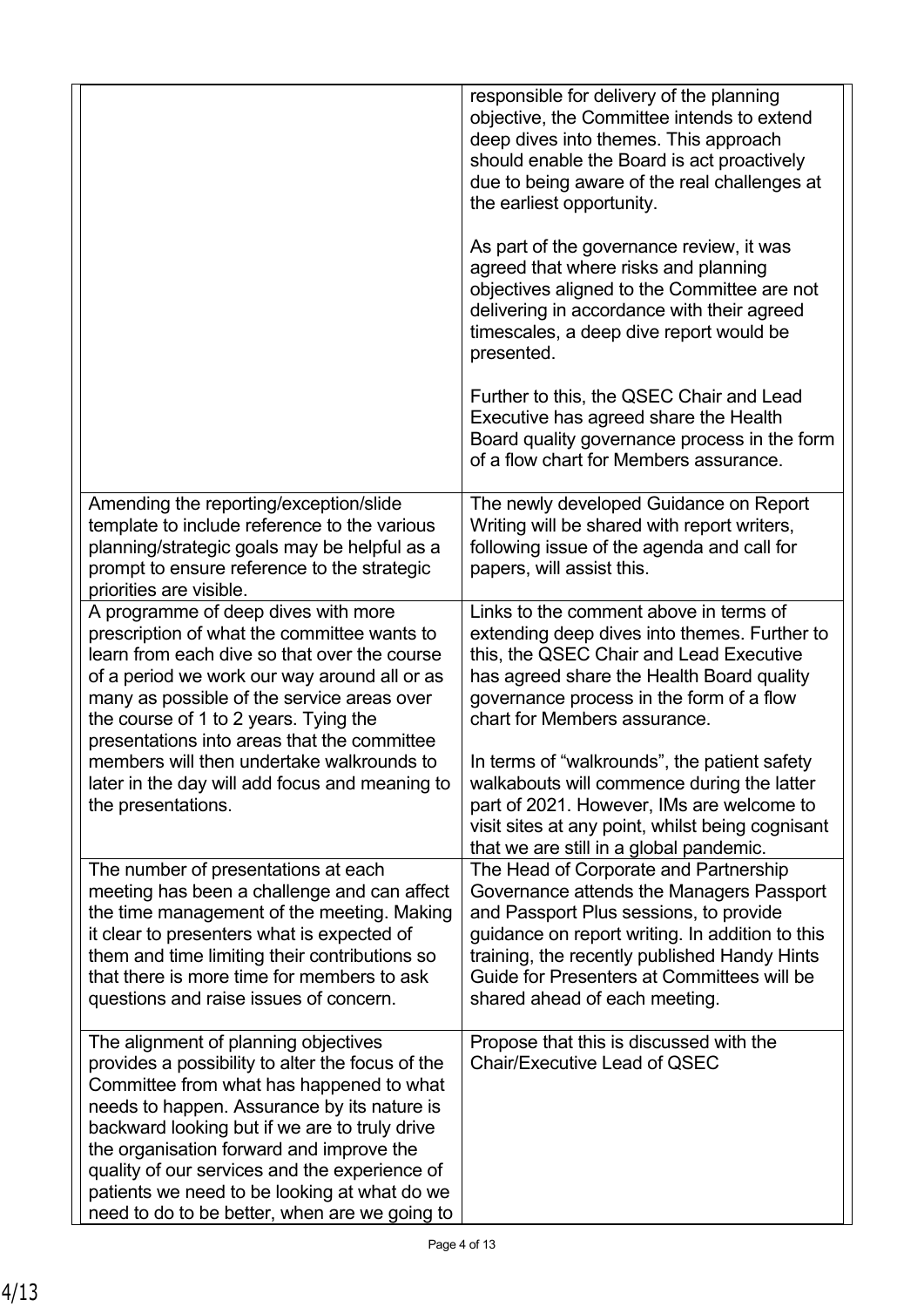| do it and are we doing it. By reference to the |  |
|------------------------------------------------|--|
| planning objectives we could therefore have    |  |
|                                                |  |
| part of the agenda which is forward looking,   |  |
| that is, what are we going to do in the next   |  |
| period to make us better and help us achieve   |  |
| our planning objectives.                       |  |

The Committee works **systemically**. This means it works effectively with the Board, other Board Committees, its sub-committees and other relevant parts of the organisation's governance and assurance system, in order to ensure that we spot connections and themes which have an impact on quality, safety and experience. It guards against silo working. It gives balanced and meaningful 'air time' to the full range of the Health Board's service portfolio. *Please describe at least one example from 2020/21 in which the Committee has been effective in this domain.*

### **Responses**

- Asking for more deep dive investigations on issues of concern; e.g. cancer services and mental health and learning disability
- Cardiac services commissioned deep dive on the delivery from service provider
- Particularly during the last year it has been important to focus on the quality issues around COVID in areas such as PPE and infection control.
- The use of the tracker ensures that there is a reduced risk of duplication or gaps in issues going through to the relevant committee. Revising the timing for the meeting has seemingly given a more balanced opportunity for items to be explored more fully/proportionately to the risks/concerns
- The reporting from sub committees to the committee has improved during the year. Each report to Board includes details of key issues and anything to be escalated.
- *Please share at least one idea for improving the Committee's effectiveness in this domain over the coming year.*

| <b>Suggestions Made for Improvement</b>         | <b>Health Board Response</b>                   |
|-------------------------------------------------|------------------------------------------------|
| The new structure of the committee will         | In agreement                                   |
| enable us to concentrate on a lot of quality    |                                                |
| issues.                                         |                                                |
| With the establishment of the new               | This is already agreed given that the new      |
| Committees it will be important to co-ordinate  | Committee structure ensures the Committees     |
| the work and perhaps take an overall            | are aligned to the Health Board's strategic    |
| theme/service area where different              | planning objectives. Going forward, this could |
| Committees take the lead on different           | also be aligned to the deep dive themes.       |
| aspects.                                        |                                                |
| It is impossible to cover everything identified | The Chair and Executive Lead review the        |
| for the Committee each meeting. Regular         | work plan at agenda setting meetings and       |
| review and updating of the work plan is         | where appropriate delegate areas for Sub-      |
| essential to ensure that the issues which       | Committees to monitor.                         |
| require committee level time are covered and    |                                                |
| that items which can be managed at sub-         |                                                |
| committee and other working group levels        |                                                |
| are progressed accordingly.                     |                                                |
| The consistency of reports from sub-            | The newly developed Guidance on Report         |
| committees could be improved as there           | Writing will be shared with report writers,    |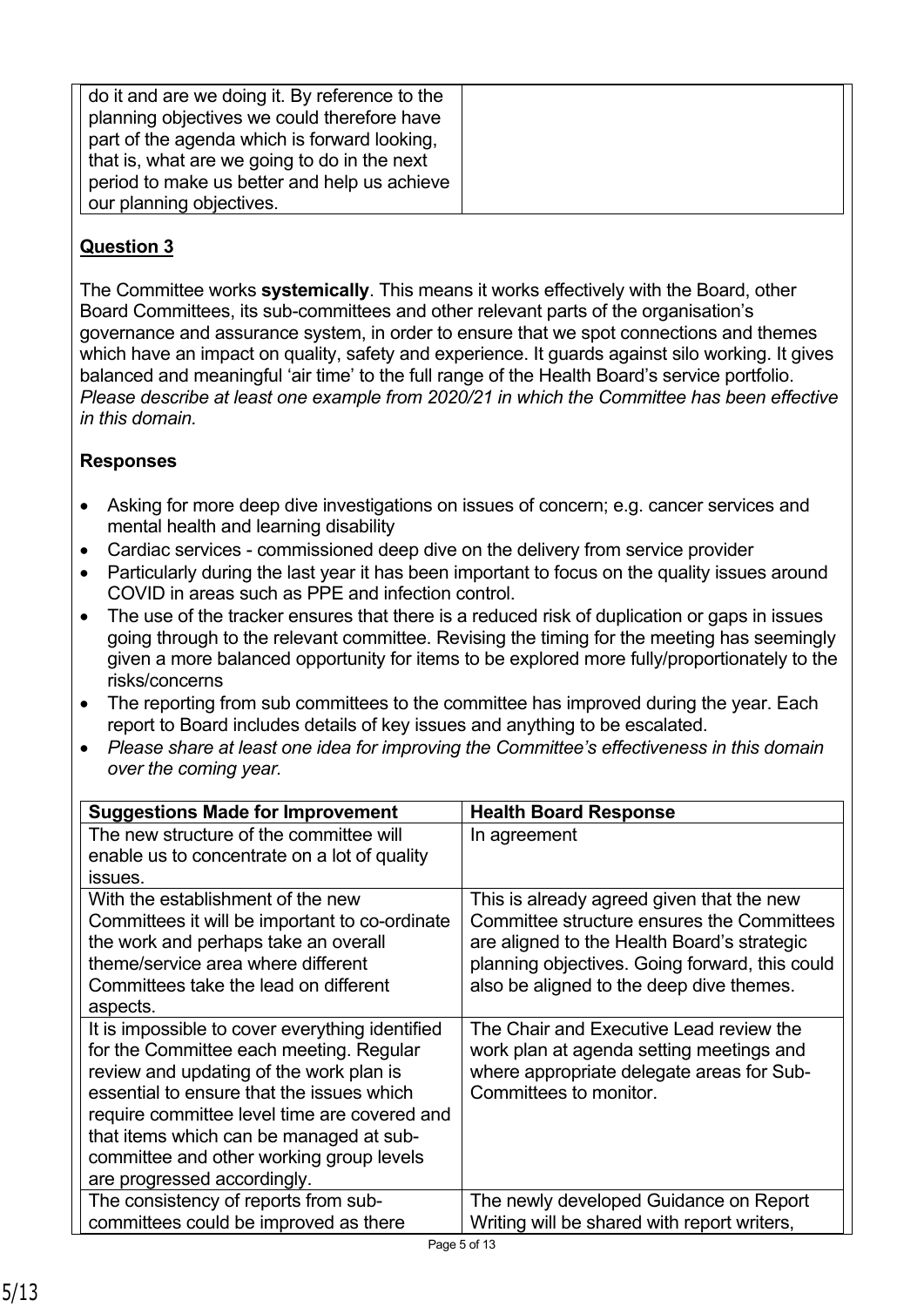| seems to be a different style and emphasis<br>between sub-committees.                                                                       | following issue of the agenda and call for<br>papers, will assist this.                                                                                                                                                     |
|---------------------------------------------------------------------------------------------------------------------------------------------|-----------------------------------------------------------------------------------------------------------------------------------------------------------------------------------------------------------------------------|
| A greater focus on clinical audit and the<br>outcomes of it, in particular the<br>improvements to be made as a result of<br>clinical audit. | Whilst QSEC has received Clinical Audit<br>updates, it should be recognised that due to<br>the Pandemic, the majority of Clinical Audits<br>were placed on hold this year, although<br>audits are now restarting.           |
|                                                                                                                                             | Outcome reports have been linked to agenda<br>item and this process has worked well in<br>assisting the Committee to understand the<br>level of risk and as such provide greater<br>assurance; this approach will continue. |

The Committee works **intelligently**. This means it draws on a diverse range of reliable data (both quantitative and qualitative) to triangulate information and reveal themes or patterns which tell a story about quality, safety and experience. It uses a dashboard of key quality indicators to inform improvement. This relies on accurate interpretation of the data, which requires skill from both the providers and readers of the data.

*Please describe at least one example from 2020/21 in which the Committee has been effective in this domain.*

### **Responses**

- During the last year we have changed how data is reported with a new reporting framework using statistical process control instead of a RAG report. This has provided additional detail and has been easier to understand because with the flow and fluctuation of data it now gives you a reason why we would have been red before but only by a minute amount of miss targets this is more reassuring.
- The Committee has led the debates in this area of work but there is still more to do to be able to pick out one example.
- The maturity of the Assurance report has helped to focus attention on areas of improvement although there is more to do on this.
- The development of the use of SPC charts has helped to improve our use of and understanding of the data which is presented to us.

| <b>Suggestions Made for Improvement</b>        | <b>Health Board Response</b>             |
|------------------------------------------------|------------------------------------------|
| Using the data we have SPC can be              | The sessions undertaken at Board Seminar |
| reflective in the information we are gathering | have been welcomed in order to increase  |
| and more reassured of the quality that we are  | Members understanding of SPC's.          |
| giving before the RAG- rating is Amber or      |                                          |
| Red and whilst it could only be one or two     |                                          |
| patients, now we can see that and still for    |                                          |
| some assurance or even set out some work       |                                          |
| patterns from the data we have been            |                                          |
| gathering                                      |                                          |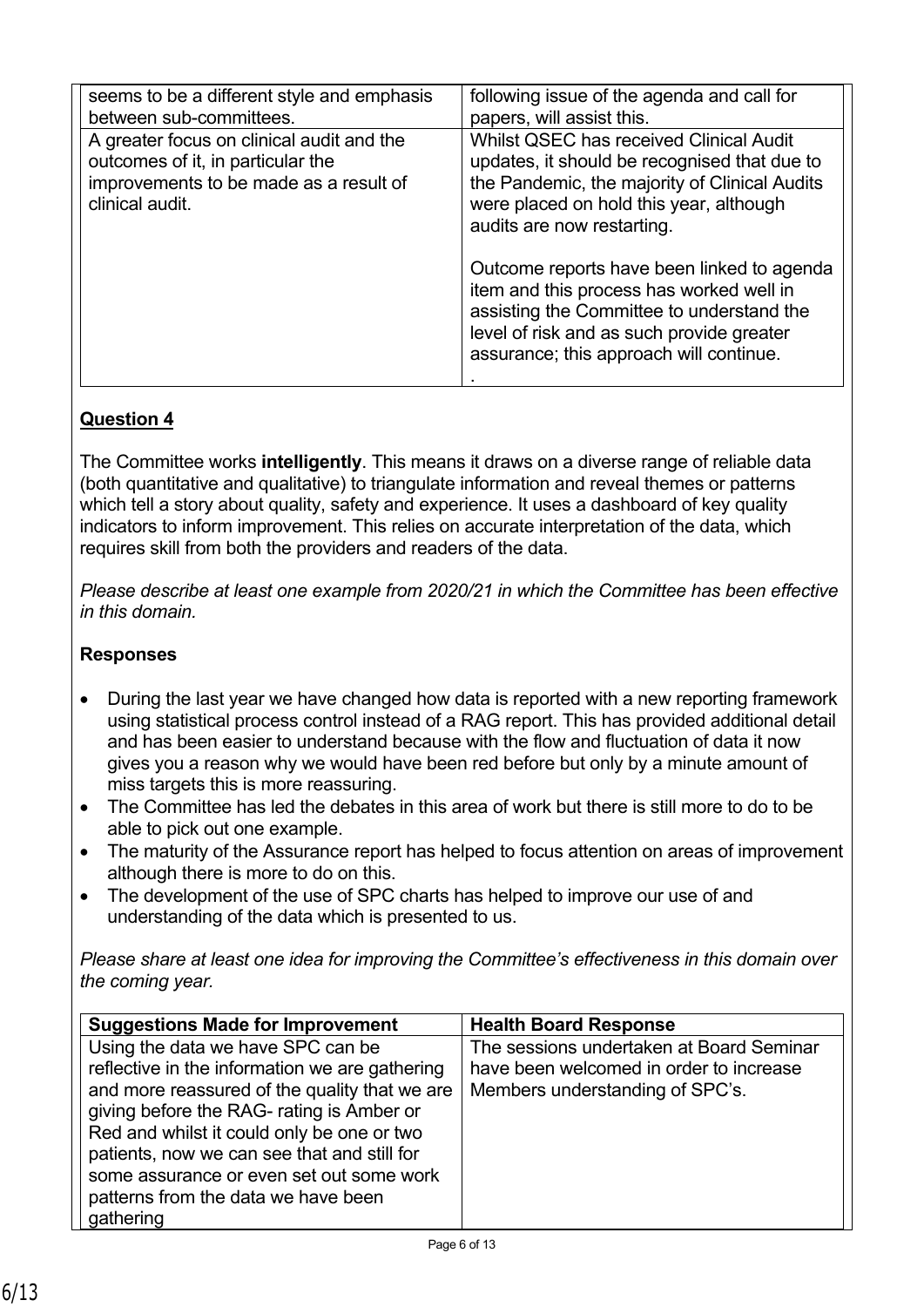| Perhaps use the outcomes from the Nurse<br>Staffing Act reviews to discuss the impact.<br>The reports go to Board but we have not<br>asked questions about the impact on quality<br>and safety.                                                                                                                                                                                                                                                                                                                                                                                                  | Suggestion that this is added to QSEC work<br>plan.                                                                                                                                                                                                                                                                                                                                                                                                                                                                                              |
|--------------------------------------------------------------------------------------------------------------------------------------------------------------------------------------------------------------------------------------------------------------------------------------------------------------------------------------------------------------------------------------------------------------------------------------------------------------------------------------------------------------------------------------------------------------------------------------------------|--------------------------------------------------------------------------------------------------------------------------------------------------------------------------------------------------------------------------------------------------------------------------------------------------------------------------------------------------------------------------------------------------------------------------------------------------------------------------------------------------------------------------------------------------|
| Integration of the IPAR metrics/SPC charts<br>relevant to QSEC will strengthen the way in<br>which data is utilised.                                                                                                                                                                                                                                                                                                                                                                                                                                                                             | In agreement.                                                                                                                                                                                                                                                                                                                                                                                                                                                                                                                                    |
| It may be helpful to identify a small number of<br>key metrics which we think will be indicators<br>of the quality, safety and experience of<br>patient care that we use to identify areas of<br>good and bad practice. This will help us gain<br>assurance that problem clinical or service<br>areas are being identified and appropriate<br>action being taken. Equally it will help identify<br>areas of good practice so that this can be<br>spread across more areas.                                                                                                                       | Whilst the Committee has received data from<br>a number of metrics in the Q&S Assurance<br>Report at each meeting, it is acknowledged<br>that further improvements are required and<br>that the format of the report requires<br>agreement going forward. Work is<br>progressing on the IPAR, which should<br>improve the data presented in this report.<br>It should be recognised that the Committee<br>cannot review all data, therefore QSEC will<br>need to agree on which metrics to include<br>and also the format of the revised report. |
| The recent issues with cardiac services at<br>SBUHB have highlighted a possible blind<br>spot as to the quality and safety of services<br>provided by other organisations. We should<br>consider how we ensure the safety of those<br>services for our population. As a starting<br>point this could be receiving the same<br>assurance reports which that organisation<br>produces under its own governance<br>structure. This may satisfy our requirements<br>but if it does not we should consider how we<br>could improve upon that and what we need<br>to receive in order to be satisfied. | This will be included within the<br><b>Commissioning for Quality Outcomes</b><br>Reports, which are forward planned on the<br>QSEC work plan.                                                                                                                                                                                                                                                                                                                                                                                                    |

The Committee facilitates **learning**. This means it works openly and honestly, encouraging contributions from attendees which are a fair and reasonable reflection of the realities faced in clinical services. The Chair sets the leadership tone and is supported by other Independent Members and the Executive to hold this learning space. The style is one of high support/ high challenge.

*Please describe at least one example from 2020/21 in which the Committee has been effective in this domain.*

### **Responses**

• Putting things right: Based on the feedback from these reports I'm aware that some of the resources team and the organisational team have put people into areas for example A&E, mental health and learning disabilities to investigate the issues that are occurring. This is leading to some of the concerns that are coming back from patients, and staff.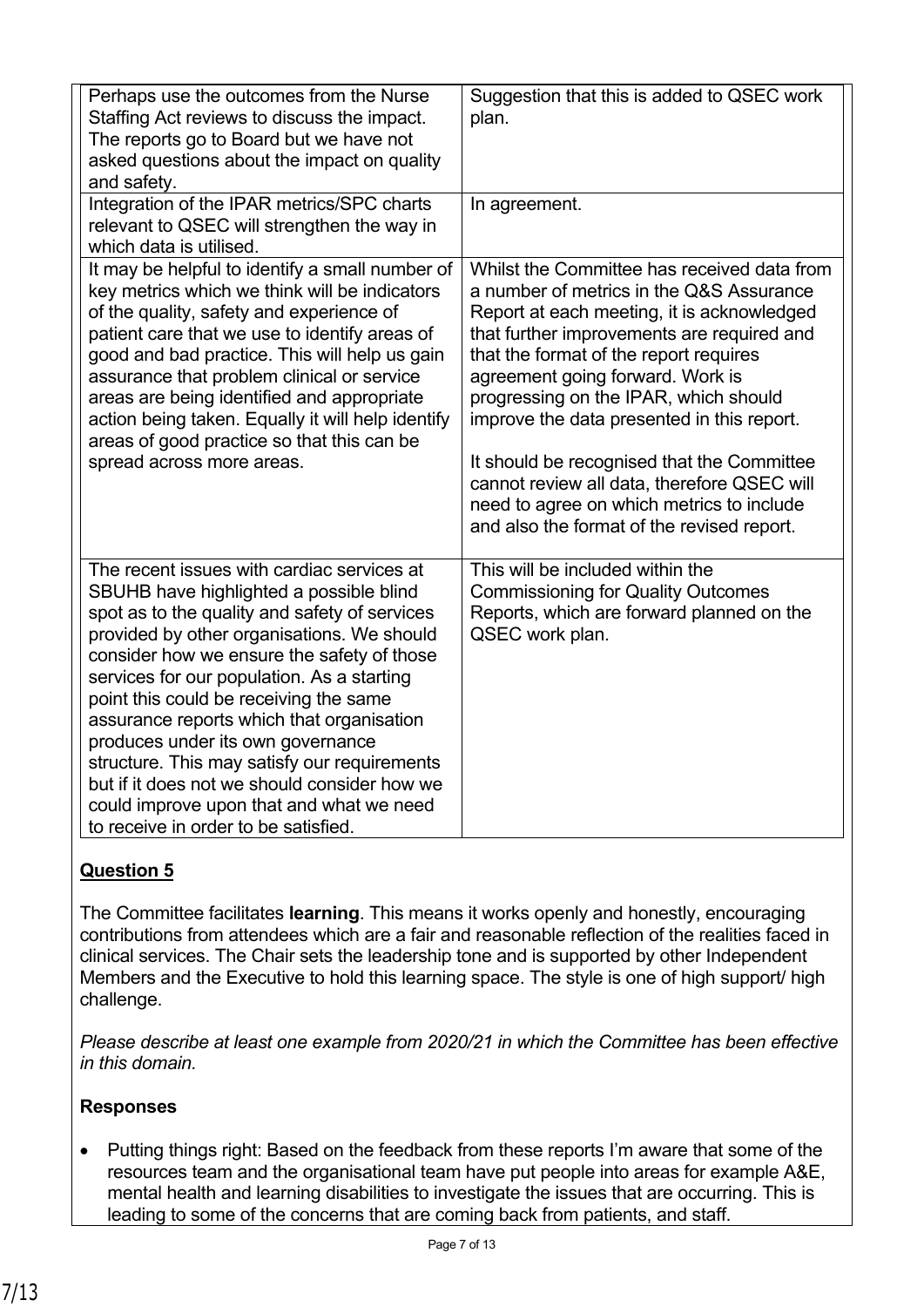- The new style of the deep dive reports has enabled more senior staff to be part of the **Committee**
- The Chair facilitates an environment which creates a safe space, despite this being a public meeting, for honest and transparent dialogue. The enables people to discuss matters of concern and celebration openly. This is done in a way which ensure context is clear, scrutiny remains robust and escalation is agreed.
- The Chair has been excellent in reminding us of what we are there to do, particularly when we (I) have started to go off down the road of trying to identify what needs to be done to improve a service or performance.

*Please share at least one idea for improving the Committee's effectiveness in this domain over the coming year.*

| <b>Suggestions Made for Improvement</b>                                                                                                                                                                                                                                                                                                                                                                                            | <b>Health Board Response</b>                                                                                                     |
|------------------------------------------------------------------------------------------------------------------------------------------------------------------------------------------------------------------------------------------------------------------------------------------------------------------------------------------------------------------------------------------------------------------------------------|----------------------------------------------------------------------------------------------------------------------------------|
| Once the areas where there are issues have<br>been visited and hopefully some learning and<br>development opportunities put into them that<br>we have feedback from the organisational<br>resource team that were involved as it's a<br>bigger learning event as it would be identified<br>for all Health Board departments for example<br>all A&E departments or scheduled care.                                                  | It is proposed that these are aligned to the<br>deep dive themes.                                                                |
| Report authors to spend less time going<br>through presentations so that there is more<br>time for questions. This is raised frequently in<br>feedback but it is still an issue with many<br>presenters.                                                                                                                                                                                                                           | In agreement - the recently published Handy<br>Hints Guide for Presenters at Committees<br>will be shared ahead of each meeting. |
| The Exec lead will be holding a workshop<br>with the chairs of all quality meetings<br>(directorate and above) to explore how<br>reports are written, presented and owned so<br>that the level of honesty and transparency<br>continues. Being clear about expectations on<br>those who present reports will help going<br>forward- personnel change over time and this<br>is something that may be required from time<br>to time. | In agreement.                                                                                                                    |
| When undertaking deep dives or when we<br>receive reports about the outcome of clinical<br>audit, for example, it would be useful to know<br>what excellent looks like. Who are the<br>exemplar organisations in that particular<br>speciality or service? What can we learn from<br>them? What do we need to do to be better?                                                                                                     | Concerns in respect of outcomes from a<br>national perspective are already considered<br>by the LLSC.                            |

# **Question 6**

The Committee champions **continuous improvement**. This means it adopts an improvement mind set, as well as methodologies, which enable it to lead and oversee a clear journey of improvement. It is underpinned by a robust quality management system, and it is QI literate. It expects stretching yet realistic progress, and will readily challenge deviation from this.

*Please describe at least one example from 2020/21 in which the Committee has been effective in this domain.*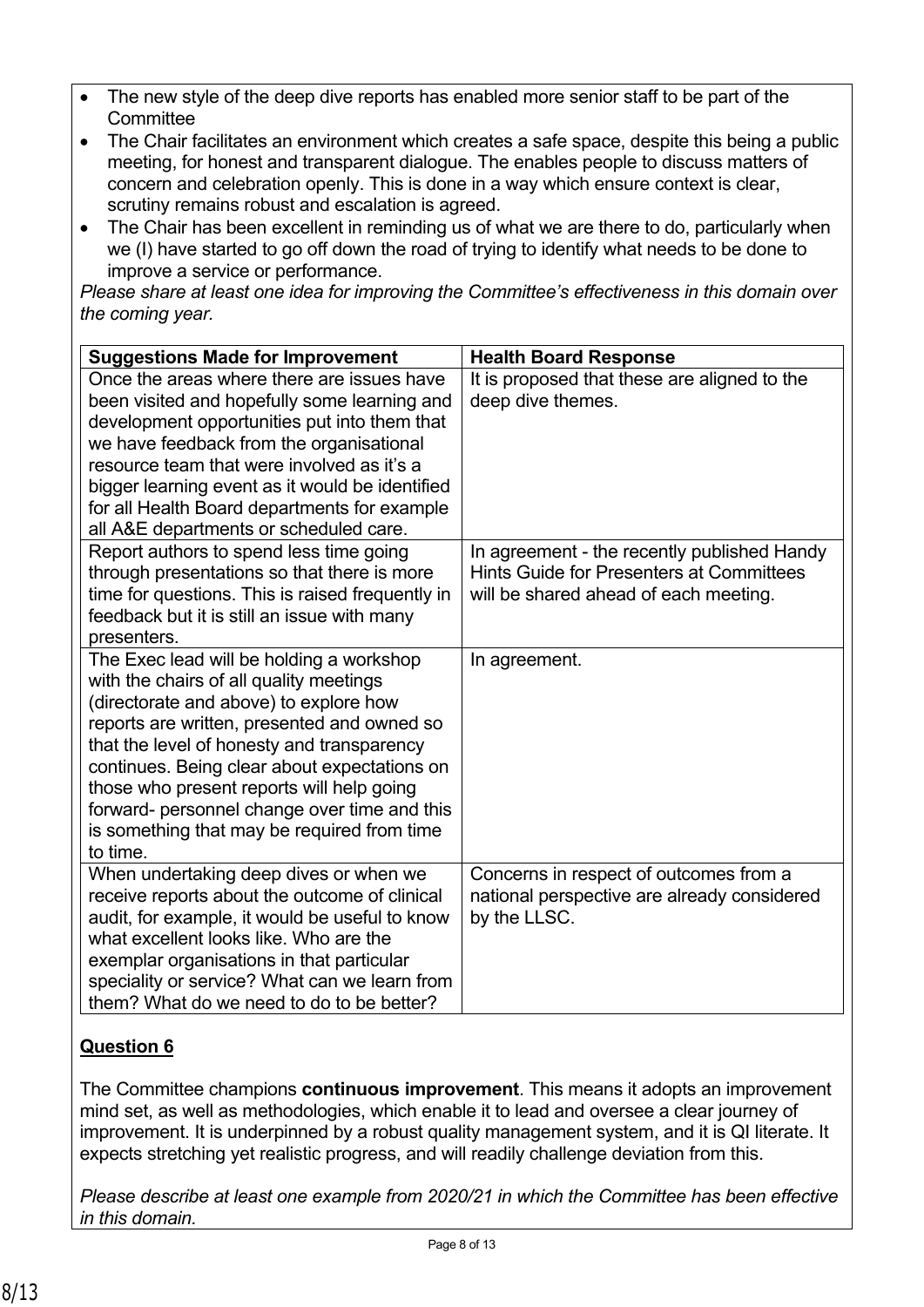## **Responses**

- The discussion on the CAMHS services which have put the focus on how to improve waiting lists
- More work is required on this element. The work on the QMS has now restarted as have the EQIiP sessions and this will enable a greater focus on improvement activity. As we emerge from COVID focus should be able to return to driving sustained improvement rather than responding to the pandemic/challenges being experienced.
- The development of the use of SPC charts has helped to improve our use of and understanding of the data which is presented to us.

| <b>Suggestions Made for Improvement</b>                                                                                                                                                                                                                                                                                                                                                                                                                                                                                                                                                                                                                                                                         | <b>Health Board Response</b>                                                                                                                                                                                                                                                                                          |
|-----------------------------------------------------------------------------------------------------------------------------------------------------------------------------------------------------------------------------------------------------------------------------------------------------------------------------------------------------------------------------------------------------------------------------------------------------------------------------------------------------------------------------------------------------------------------------------------------------------------------------------------------------------------------------------------------------------------|-----------------------------------------------------------------------------------------------------------------------------------------------------------------------------------------------------------------------------------------------------------------------------------------------------------------------|
| There are still a number of service areas<br>which have not been highlighted to the<br>Committee in respect of QI so continue the<br>approach<br>Keeping improvement as a topic for periodic                                                                                                                                                                                                                                                                                                                                                                                                                                                                                                                    | During the pandemic, all quality improvement<br>initiatives were placed on hold. One of the<br>planning objectives links to quality<br>improvement, therefore once the next<br>programme commences, regular updates will<br>be presented to QSEC, as part of the<br>panning objectives update report<br>In agreement. |
| board development/seminar may be helpful<br>for all Independent Members especially as<br>new IMs have joined the organisation<br>recently.                                                                                                                                                                                                                                                                                                                                                                                                                                                                                                                                                                      |                                                                                                                                                                                                                                                                                                                       |
| I think the number of presentations at each<br>meeting has been a challenge and can affect<br>the time management of the meeting. Making<br>it clear to presenters what is expected of<br>them and time limiting their contributions so<br>that there is more time for members to ask<br>questions and raise issues of concern.                                                                                                                                                                                                                                                                                                                                                                                 | As above, the recently published Handy<br>Hints Guide for Presenters at Committees<br>will be shared ahead of each meeting.                                                                                                                                                                                           |
| The alignment of planning objectives<br>provides a possibility to alter the focus of the<br>committee from what has happened to what<br>needs to happen. Assurance by its nature is<br>backward looking but if we are to truly drive<br>the organisation forward and improve the<br>quality of our services and the experience of<br>patients we need to be looking at what do we<br>need to do to be better, when are we going to<br>do it and are we doing it. By reference to the<br>planning objectives we could therefore have<br>part of the agenda which is forward looking,<br>that is, what are we going to do in the next<br>period to make us better and help us achieve<br>our planning objectives. | As before, these could be aligned to the deep<br>dive themes.                                                                                                                                                                                                                                                         |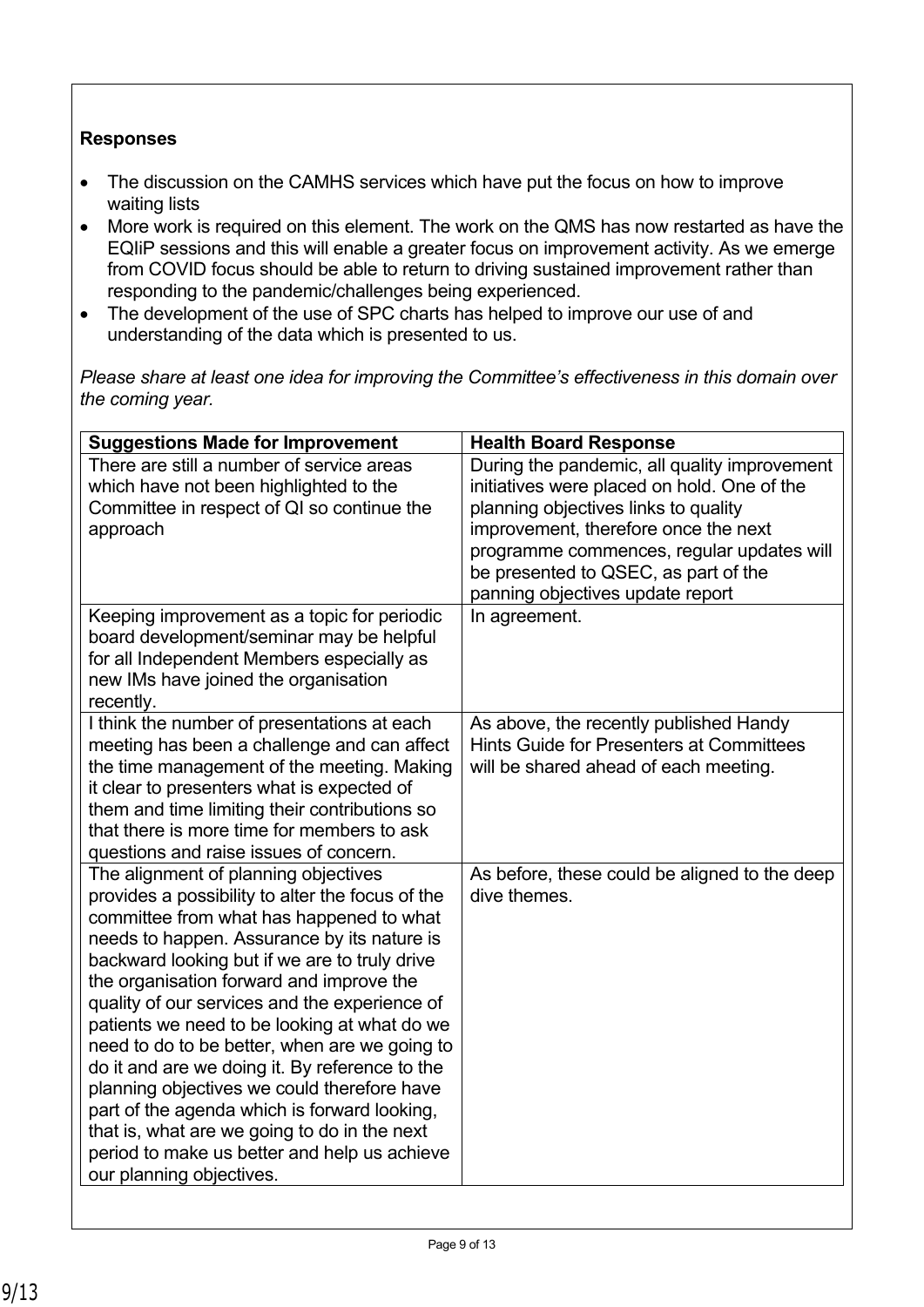The Committee works proactively. This means it is organised in its workplan, sensitive to the dynamic environment in which the Health Board operates, and searching in its enquiries. It is curious, and willing to pursue demanding issues in the interests of excellent patient care. It uses the organisation's risk management processes effectively to scrutinise risks and ensure that longstanding risks and issues do not become normalised or tolerated beyond the Board's risk appetite.

*Please describe at least one example from 2020/21 in which the Committee has been effective in this domain.*

## **Responses**

- The reports we are having from departments where quality issues have been identified are now a lot more compact and relevant to the questions asked about quality rather than a long explanation of the processes they've been through to get to that stage. This helps the meetings become more focused on the questions we have rather than a regurgitation of information that we've already been reading.
- The work during the peak of the pandemic when the committee focused on key quality issues.
- The alignment of items with the risk register has been helpful to ensure risks are discussed regularly.
- The Committee has changed its way of working through the year as the impact of Covid has ebbed and flowed.

| <b>Suggestions Made for Improvement</b>                                                                                                                                                                                                                                                                                                                                                                                                      | <b>Health Board Response</b>                                                                                                                                                    |
|----------------------------------------------------------------------------------------------------------------------------------------------------------------------------------------------------------------------------------------------------------------------------------------------------------------------------------------------------------------------------------------------------------------------------------------------|---------------------------------------------------------------------------------------------------------------------------------------------------------------------------------|
| The Board Secretary has been helping<br>people put presentations together for the<br>Committees but it may be handy to have a<br>crib sheet so that they can just put in the                                                                                                                                                                                                                                                                 | This is now complete, the recently published<br>Handy Hints Guide for Presenters at<br>Committees will be shared ahead of each<br>meeting.                                      |
| relevant information that we have requested.<br>If we have any additional requests we can<br>ask them and the presentation                                                                                                                                                                                                                                                                                                                   |                                                                                                                                                                                 |
| The Operational Quality Services and<br>Experience Sub-Committee (OQSESC)<br>needs to ensure the risk register is accurate<br>so that the areas requiring examination at the<br>Committee can be highlighted                                                                                                                                                                                                                                 | The OQSESC Chair will take this action<br>forward. It is recognised further work is<br>required in relation to operational quality<br>governance arrangements.                  |
| In the debrief at the end of each meeting the<br>IMs could have a specific discussion about<br>issues of concern either arising out of what<br>had transpired at the meeting or more<br>generally based upon their wider concerns or<br>intelligence picked up from other committees,<br>visits to clinical areas, discussions with staff<br>or patients. This is not to start lots of hares<br>running but to build up a level of knowledge | Whilst this is outside of the remit of the<br>Committee's terms of reference, the newly<br>established Chairs meeting could discuss the<br>purpose and function of the debrief. |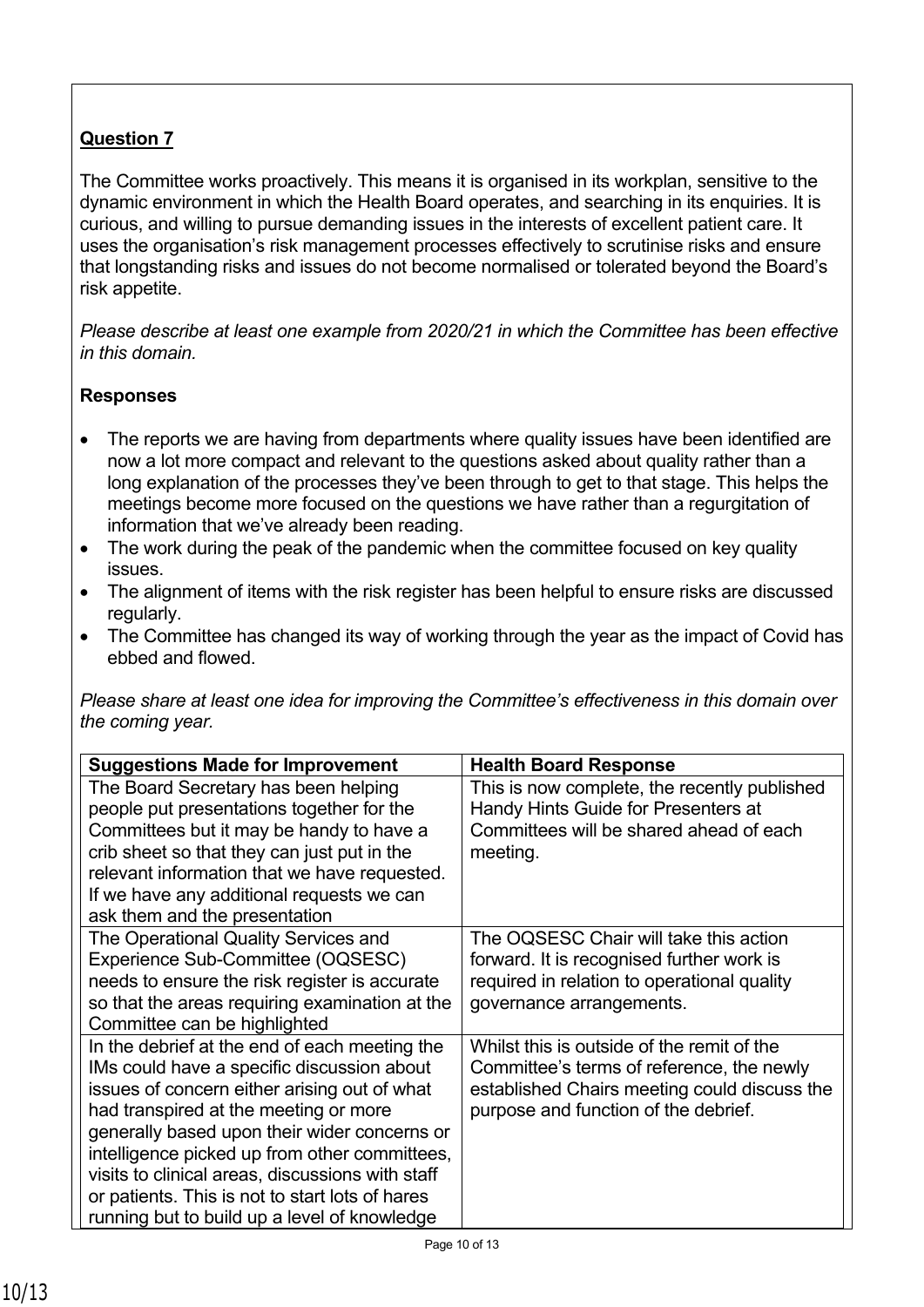| from multiple sources to help inform what we   |  |
|------------------------------------------------|--|
| should be looking out for or areas of concern. |  |

Finally, are there any domains of effective assurance which you think are not covered above? What are they? For that/ those missing domain/s….

*Please describe at least one example from 2020/21 in which the Committee has been effective in this domain.*

### **Responses**

- Cardiac services: commissioned deep dive on the delivery from service provider
- I think this led us to look at providers of all our services and maybe set up some scrutiny during the delivery period to make sure that we're getting effective and cost-effective service.

*Please share at least one idea for improving the Committee's effectiveness in this domain over the coming year.*

| <b>Suggestions Made for Improvement</b>      | <b>Health Board Response</b>              |
|----------------------------------------------|-------------------------------------------|
| Develop monitoring arrangements for          | This will be included within the          |
| services provided by other Health Boards for | <b>Commissioning for Quality Outcomes</b> |
| our population.                              | Reports, which are forward planned on the |
|                                              | QSEC work plan.                           |

### **Question 9**

Extraordinary question for 2020/21 specifically relating to COVID-19

The Committee has sought to play a proactive role in the COVID-19 response, specifically in terms of assurance around the quality, safety and experience risks and implications arising from it. It has made a range of adjustments to reflect the rapidly changing circumstances that the Health Board has faced. In your view:

- *1. What went well?* **Responses:**
	- **Extra meetings taken during that 18 months to keep ourselves well informed and the health board well supported**
	- **Being flexible about meeting frequency**
	- **Additional COVID meetings**
	- **Use of slides instead of papers- this generated better discussion at the meetings**
	- **The smooth running of the committee during the course of the year.**
- *2. Even better if…?* **Responses:**
	- **Now we have the new format I think it would be even more effective as the original QSEAC meetings were congested to try and keep up the maintain the effectiveness of the committee now that people and culture has been removed it's a more streamlined process**
	- **Briefer papers and presenters more concise**
	- **More focus to presentations. Less speaking from presenters.**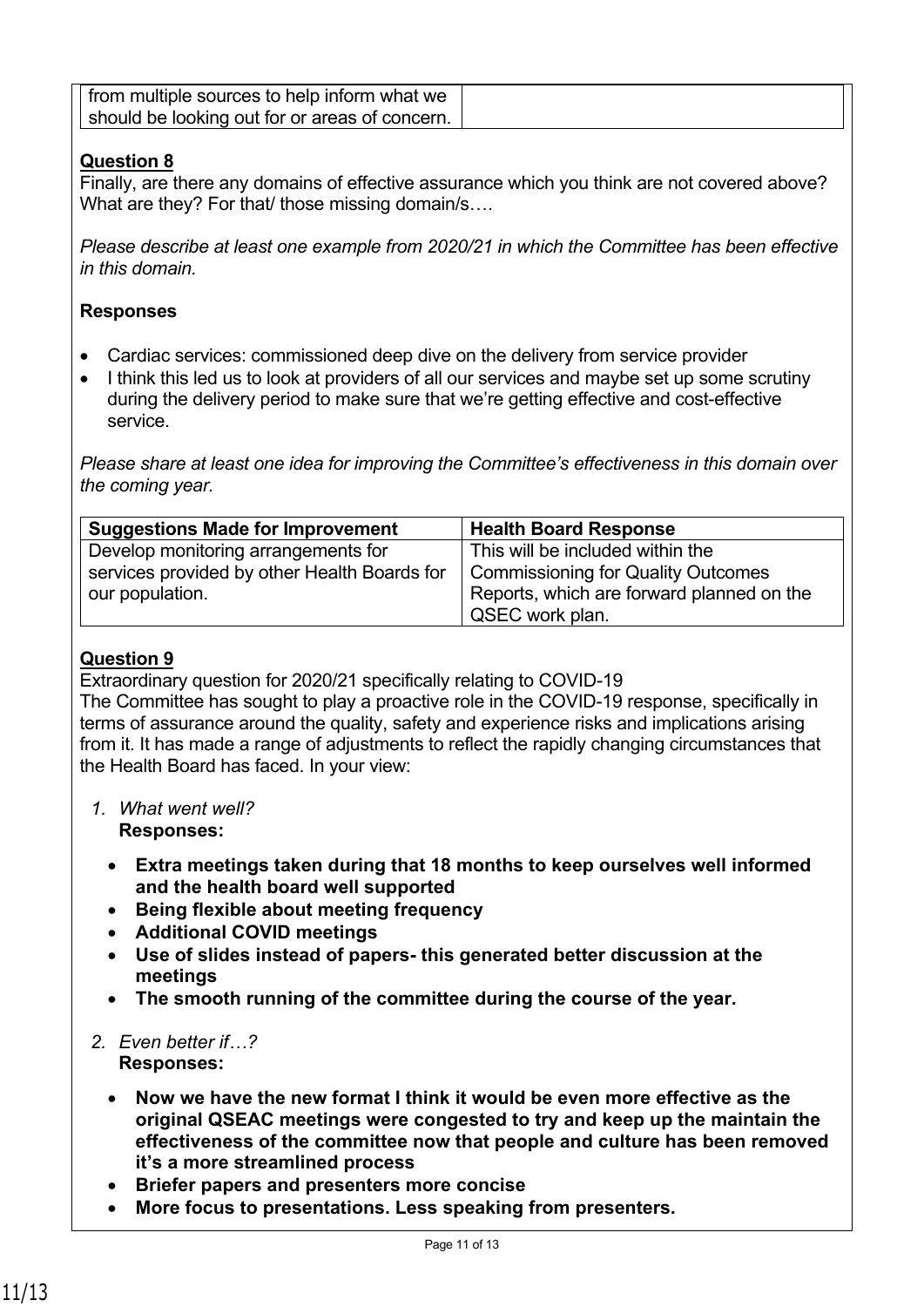- **More diverse and varied clinical engagement. How many more nursing and managerial staff attend meetings than clinical staff? Is the balance right?**
- *3. What learning points should we take with us post-COVID?*

| <b>Suggestions Made for Improvement</b>                                                                                                                                                                              | <b>Health Board Response</b>                                                                                                                                     |
|----------------------------------------------------------------------------------------------------------------------------------------------------------------------------------------------------------------------|------------------------------------------------------------------------------------------------------------------------------------------------------------------|
| That we can react quickly to any events that<br>occur and work in a supportive role during an<br>event while also maintaining a continuation of<br>the services which we can oversee if the<br>quality is effective. | In agreement.                                                                                                                                                    |
| Briefer papers and presenters more concise                                                                                                                                                                           | The newly developed Guidance on Report<br>Writing will be shared with report writers,<br>following issue of the agenda and call for<br>papers, will assist this. |
| Keeping a smaller agenda, focus on the<br>discussion                                                                                                                                                                 | Through the QSEC Chair who manages<br>agenda timings and apportions time to each<br>item as part of the agenda setting process                                   |
| The need to get out and about more to have<br>multiple sources of assurance.                                                                                                                                         | The patient safety walkabouts will commence<br>during the latter part of 2021 and may be<br>aligned to an Internal Audit report or<br>Directorate Review.        |

## **Argymhelliad / Recommendation**

The Quality, Safety and Experience Committee is requested to receive assurance that the actions as described above will be taken forward as part of wider governance review.

| Amcanion: (rhaid cwblhau)<br><b>Objectives: (must be completed)</b>                              |                                                                                                                                                                                                                                               |
|--------------------------------------------------------------------------------------------------|-----------------------------------------------------------------------------------------------------------------------------------------------------------------------------------------------------------------------------------------------|
| <b>Committee ToR Reference:</b><br>Cyfeirnod Cylch Gorchwyl y Pwyllgor:                          | 10.5 The Board Secretary, on behalf of the Board, shall<br>oversee a process of regular and rigorous self<br>assessment and evaluation of the Committee's<br>performance and operation, including that of any sub-<br>committees established. |
| Cyfeirnod Cofrestr Risg Datix a Sgôr<br>Cyfredol:<br>Datix Risk Register Reference and<br>Score: | Not Applicable                                                                                                                                                                                                                                |
| Safon(au) Gofal ac lechyd:<br>Health and Care Standard(s):                                       | Governance, Leadership and Accountability                                                                                                                                                                                                     |
| <b>Amcanion Strategol y BIP:</b><br><b>UHB Strategic Objectives:</b>                             | Not Applicable                                                                                                                                                                                                                                |